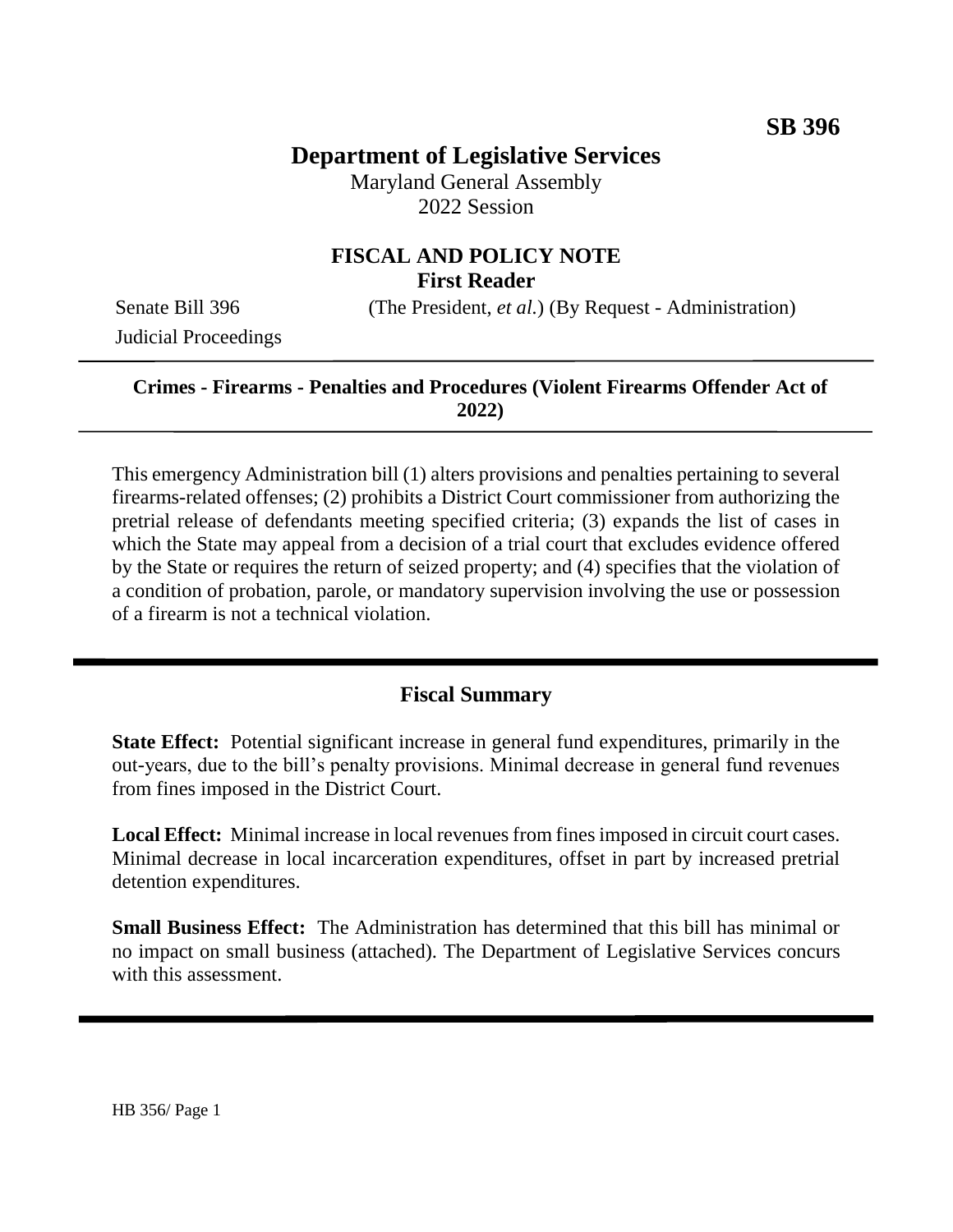## **Analysis**

#### **Bill Summary/Current Law:**

#### *Penalty/Criminal Offense Provisions*

For information on the bill's changes to existing criminal offenses and penalty provisions, see **Appendix 1 – Penalties Under Current Law and Under the Bill**.

#### *Technical Violations of Probation*

Under current law, a "technical violation" of a condition of probation, parole, or mandatory supervision is a violation that does not involve (1) an arrest or a summons issued by a District Court commissioner on a statement of charges filed by a law enforcement officer; (2) a violation of a criminal prohibition other than a minor traffic offense; (3) a violation of a no-contact or stay-away order; or (4) absconding. The bill specifies that the use or possession of a firearm is not a technical violation.

#### *Right of Appeal – Firearms Crimes*

Under current law, in a case involving a crime of violence as defined in § 14-101 of the Criminal Law Article, and in cases involving specified controlled dangerous substances offenses, the State may appeal from a decision of a trial court that excludes evidence offered by the State or requires the return of property alleged to have been seized in violation of the U.S. Constitution, the Maryland Constitution, or the Maryland Declaration of Rights. The appeal must be made before jeopardy attaches to the defendant. However, in all cases, the appeal must be taken no more than 15 days after the decision has been rendered and must be diligently prosecuted.

The bill adds several firearms-related offenses to the list of criminal cases in which this appeal is available and adds these offenses to the cases for which, pending the prosecution and determination of such an appeal, the court may release the defendant on any terms or conditions the court considers appropriate or may order the defendant to remain in custody.

#### *Pretrial Release of Criminal Defendants by a District Court Commissioner*

SB 396/ Page 2 In most cases, pretrial release determinations are made at a defendant's initial appearance before a District Court commissioner. Under current law, a commissioner may not, however, authorize the release of certain defendants, including a defendant charged with one of a list of specified crimes if the defendant has previously been convicted of a crime of violence under § 14-101 of the Criminal Law Article or any of the specified crimes. The bill expands this prohibition by (1) adding specified firearms-related offenses and a crime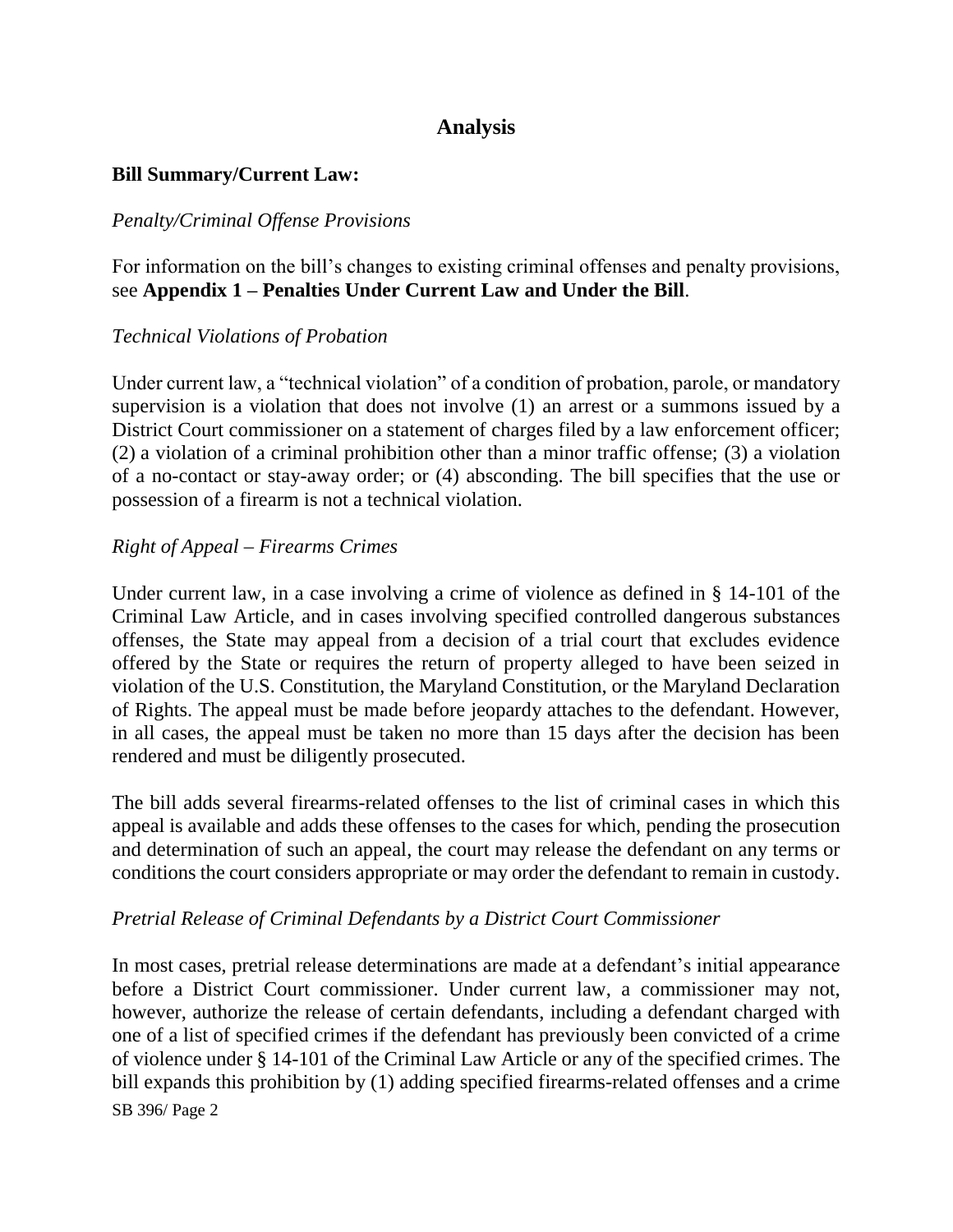in another jurisdiction that would be considered to be one of the listed crimes to the list and (2) establishing that the prohibition applies if the defendant is on pretrial release for a crime of violence or one of the specified crimes.

Pursuant to existing statute, pretrial release of such defendants may be authorized only by a judge. When such a defendant is presented to a judge under the Maryland Rules, a judge may order the pretrial release of such a defendant on suitable bail, on any other conditions that will reasonably ensure that the defendant will not flee or pose a danger to another person or the community, or on both bail and other such conditions. However, a judge must order the continued detention of such a defendant if neither bail nor any other conditions will reasonably ensure that the defendant will not be a flight risk or pose a danger to another person or the community. There is a rebuttable presumption that such a defendant will flee and pose a danger to another person or the community.

For a comprehensive list of defendants ineligible for pretrial release by a District Court commissioner, see Appendix 2 – Defendants Ineligible for Pretrial Release by a District **Court Commissioner**.

**Background:** The surge in violent crime in Baltimore City has been the subject of extensive discussion and media coverage in recent years. Since 2015, there have been more than 300 homicides each year in Baltimore City. In January 2022, there were 36 homicides in Baltimore City, making it the deadliest January in the city in approximately 50 years. This bill is part of the Governor's legislative package to address violent crime.

**Exhibit 1** contains information on the number of violations filed in the courts, the number of sentences imposed in the circuit courts, and the number of intakes in State correctional facilities during fiscal 2019 (the most recent fiscal year not affected by the COVID-19 pandemic) for offenses whose penalties are altered under the bill.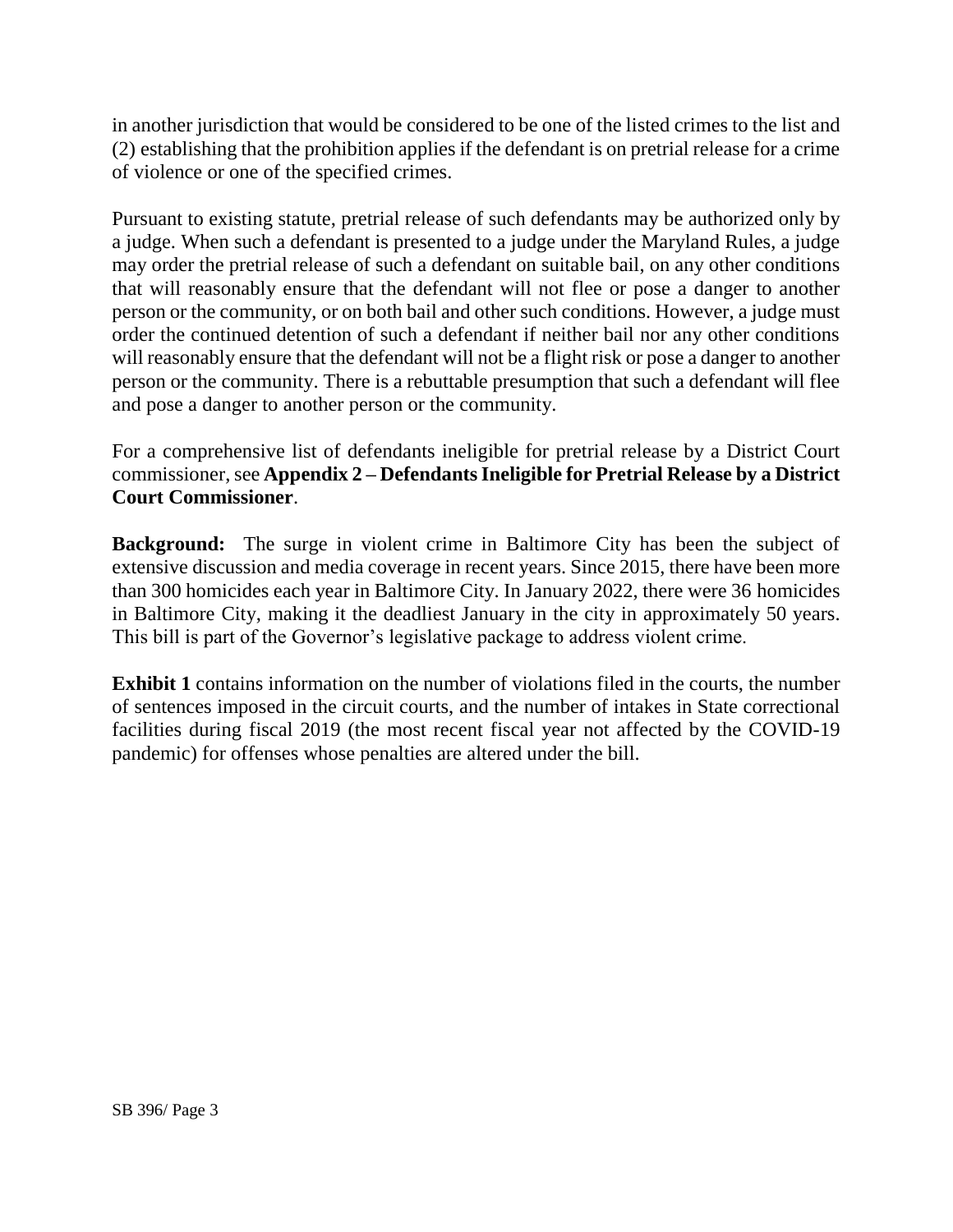## **Exhibit 1 Offenses with Penalties Altered Under the Bill Fiscal 2019**

| <b>Charge</b>                   | <b>District</b><br>Court<br><b>Violations</b><br>Filed <sup>1</sup> | <b>Circuit Court</b><br><b>Violations</b><br>Filed <sup>1</sup> | <b>MSCCSP</b><br><b>Circuit Court</b><br><b>Convictions</b><br>(Individuals/Counts) <sup>2</sup> | <b>DOC</b><br>Intakes <sup>3</sup> |
|---------------------------------|---------------------------------------------------------------------|-----------------------------------------------------------------|--------------------------------------------------------------------------------------------------|------------------------------------|
| Criminal Law Article, § 4-204   |                                                                     |                                                                 |                                                                                                  |                                    |
| (Use of a Firearm in the        |                                                                     |                                                                 |                                                                                                  |                                    |
| Commission of a Crime)          | 1,836                                                               | 2,280                                                           | 290 indiv./392 counts                                                                            | 314                                |
| Criminal Law Article, § 4-306   |                                                                     |                                                                 |                                                                                                  |                                    |
| (Assault Weapons and            |                                                                     |                                                                 |                                                                                                  |                                    |
| Detachable Magazines)           | 7                                                                   | 27                                                              | 1 indiv./1 count                                                                                 | $\overline{0}$                     |
| Criminal Law Article, § 4-404   |                                                                     |                                                                 |                                                                                                  |                                    |
| (Using a Machine Gun to         |                                                                     |                                                                 |                                                                                                  |                                    |
| <b>Commit Specified Crimes)</b> | 5                                                                   | $\overline{0}$                                                  | $\mathbf{0}$                                                                                     | $\mathbf{0}$                       |
| Public Safety Article, § 5-133  |                                                                     |                                                                 |                                                                                                  |                                    |
| (Possession of Regulated        |                                                                     |                                                                 |                                                                                                  |                                    |
| Firearms by Specified Persons)  | 3,959                                                               | 5,039                                                           | N/A                                                                                              | 505                                |
| Public Safety Article, § 5-134  |                                                                     |                                                                 |                                                                                                  |                                    |
| (Restrictions on Sale, Rental,  |                                                                     |                                                                 |                                                                                                  |                                    |
| or Transfer of Regulated        |                                                                     |                                                                 |                                                                                                  |                                    |
| Firearms)                       | 6                                                                   | $\overline{4}$                                                  | N/A                                                                                              | $\Omega$                           |
| Public Safety Article, § 5-138  |                                                                     |                                                                 |                                                                                                  |                                    |
| (Sale, Possession, or Transfer) |                                                                     |                                                                 |                                                                                                  |                                    |
| of Stolen Firearm)              | 616                                                                 | 581                                                             | N/A                                                                                              | $\Omega$                           |
| Public Safety Article, § 5-141  |                                                                     |                                                                 |                                                                                                  |                                    |
| (Straw Purchase)                | 1                                                                   | $\boldsymbol{0}$                                                | N/A                                                                                              | $\boldsymbol{0}$                   |
| Public Safety Article, § 5-142  |                                                                     |                                                                 |                                                                                                  |                                    |
| (Removing ID Mark or            |                                                                     |                                                                 |                                                                                                  |                                    |
| Number on Firearm)              | 290                                                                 | 141                                                             | N/A                                                                                              | $\boldsymbol{0}$                   |

DOC: Division of Correction

MSCCSP: Maryland State Commission on Criminal Sentencing Policy

<sup>1</sup>A violation is a charged filed with the court. It is not a conviction, and one person may be associated with multiple violations.

<sup>2</sup> Reflects data from the Maryland State Sentencing Guidelines Database for sentencing information received by MSCCSP for individuals sentenced in the State's circuit courts.

<sup>3</sup> DOC intakes reflect the number of individuals who entered State correctional facilities for a particular offense during fiscal 2019.

Sources: Maryland Judiciary; Maryland State Commission on Criminal Sentencing Policy; Department of Public Safety and Correctional Services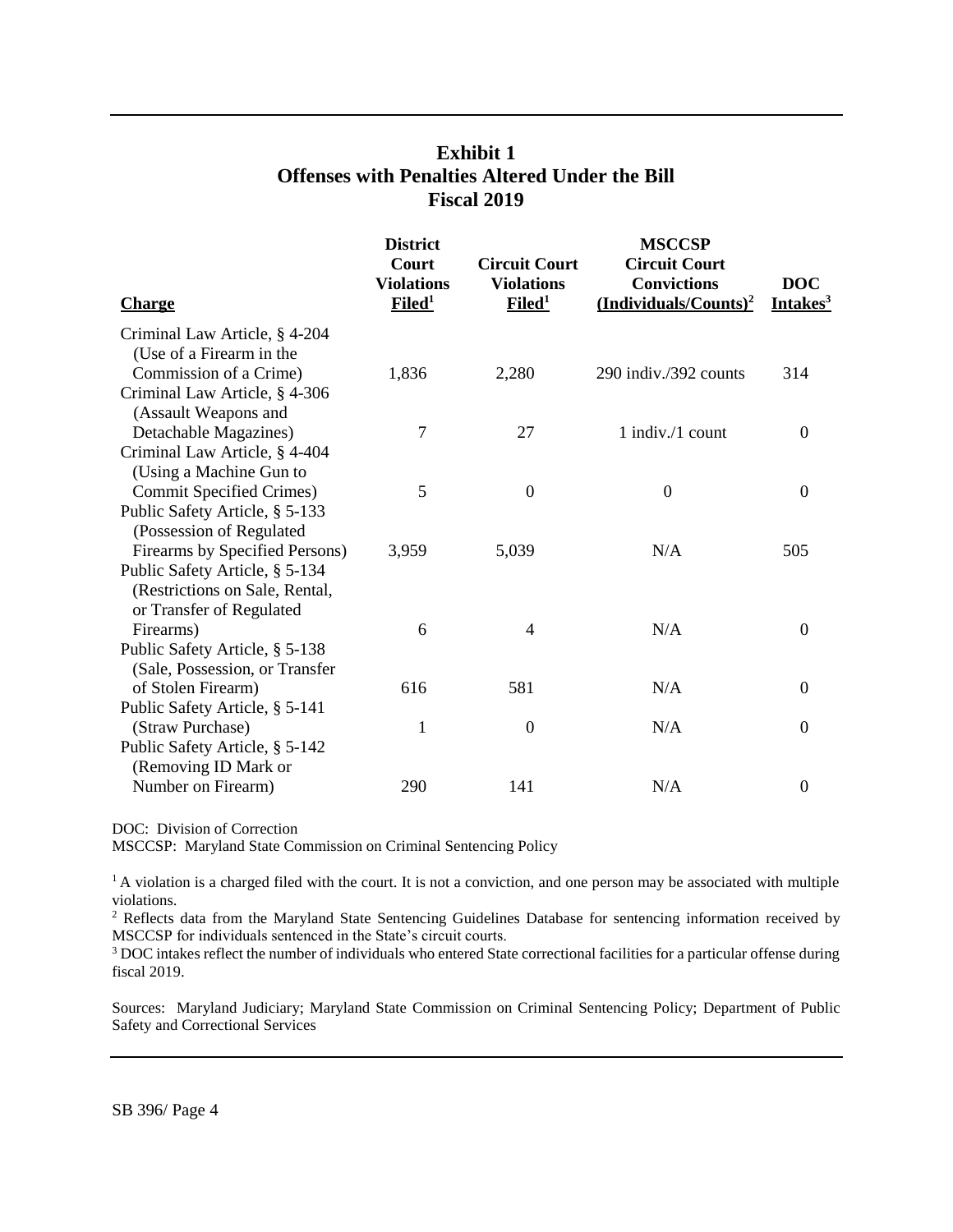**State Revenues:** General fund revenues decrease minimally from fines imposed in District Court cases that are shifted to the circuit courts under the bill. The bill reclassifies several offenses from misdemeanors to felonies, some of which carry monetary penalties.

**State Expenditures:** General fund incarceration expenditures increase in the out-years, perhaps significantly, due to the bill's penalty provisions, as discussed below. General fund expenditures increase further due to the expansion of the application of existing incarceration penalties, the shifting of individuals from local detention facilities to State correctional facilities, and restrictions on pretrial release.

Changing crimes from misdemeanors to felonies means that (1) such cases are likely to be filed in the circuit courts rather than the District Court and (2) some persons may eventually serve longer incarcerations due to more stringent penalty provisions, applicable to some offenses for prior felony convictions. Accordingly, it is assumed that this bill shifts an unknown number of cases from the District Court to the circuit courts. It is not known whether such a prospective shift may spur more plea bargains and affect actual sentencing practices for this offense.

Persons serving a sentence longer than 18 months are incarcerated in State correctional facilities. Currently, the average total cost per inmate, including overhead, is estimated at \$4,700 per month. Excluding overhead, the average cost of housing a new State inmate (including health care costs) is about \$1,233 per month. Excluding all health care (which is a fixed cost under the current contract), the average variable costs total \$289 per month.

#### *Increased Incarceration Penalties*

As noted in Exhibit 1, several of the offenses affected by the bill resulted in no intakes in State correctional facilities in fiscal 2019. Therefore, this discussion is focused on offenses with a high number of Division of Correction (DOC) intakes in fiscal 2019.

*Section 4-204 of the Criminal Law Article (Use of a Firearm in the Commission of a Crime of Violence or Felony):* The bill increases the mandatory minimum for repeat offenders from 5 years to 10 years (also nonsuspendable, nonparolable, and consecutive). According to the Department of Public Safety and Correctional Services (DPSCS), of the 118 DOC intakes for this offense in fiscal 2021, 71 (60%) were previously incarcerated for the same offense.

*For illustrative purposes,* if 188 of the 314 DOC intakes (60%) during fiscal 2019 (the most recent fiscal year not affected by the COVID-19 pandemic) were repeat offenders, adding 5 years of additional time to these 188 DOC intakes adds 940 years of additional time to each annual cohort of offenders. Assuming the variable inmate costs of \$289 per month excluding health care, State costs could increase by as much as \$3.3 million for each

SB 396/ Page 5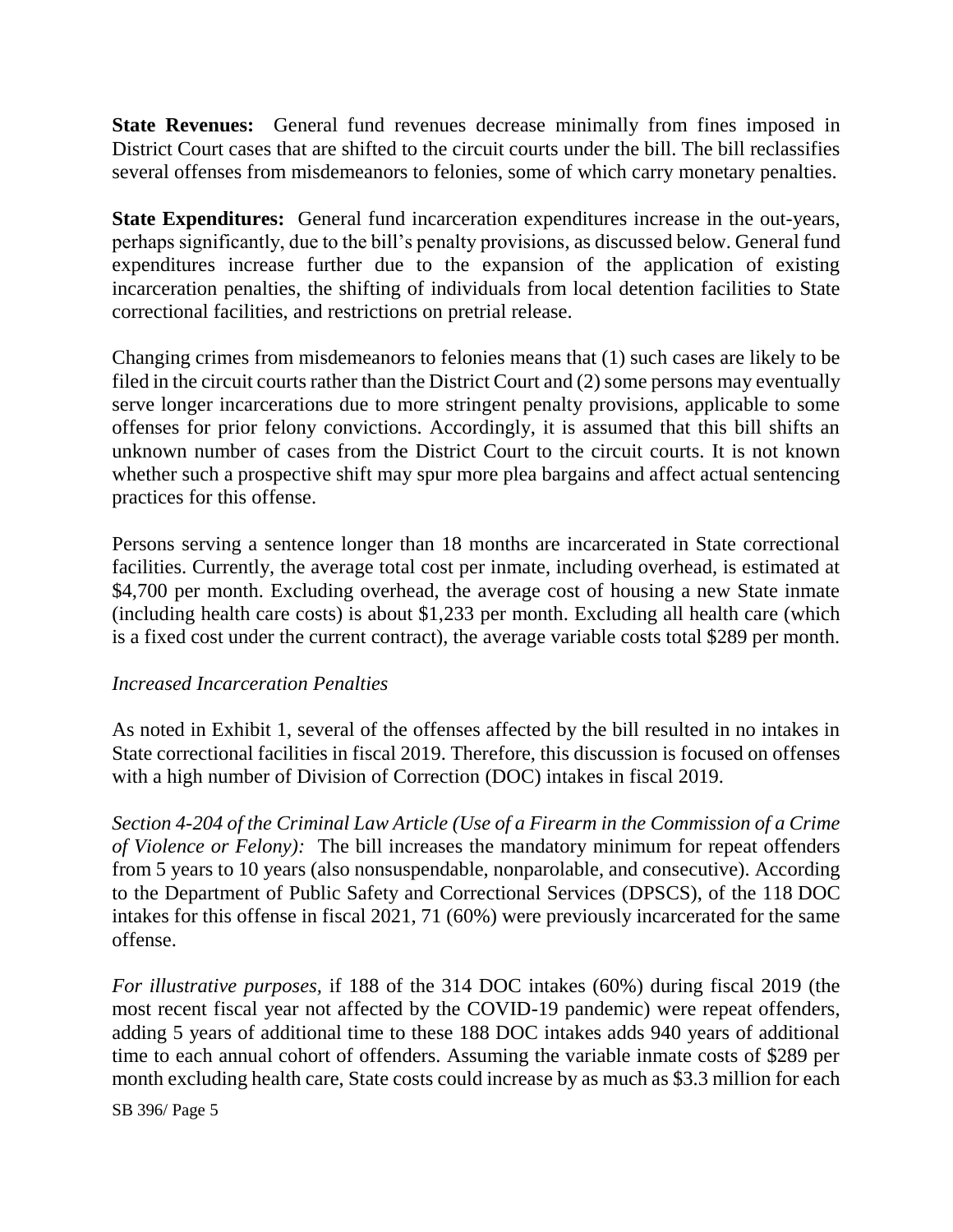annual cohort of repeat offenders sentenced for this crime. This impact is more likely to be realized in the out-years, as individuals conclude sentences imposed under existing statute and commence serving longer mandatory minimum sentences under the bill.

The bill also makes the five-year mandatory minimum sentence for a first offense under § 4-204 nonsuspendable, nonparolable, and *consecutive*. Data is not readily available for individuals who are currently serving consecutive sentences.

However, *for illustrative purposes,* if 126 DOC intakes (40% of the 314 DOC intakes for this offense in fiscal 2019) were first-time offenders and did not receive consecutive sentences, adding 5 years of additional time to these 126 DOC intakes adds 630 years of additional time to each annual cohort of first-time offenders. Assuming the variable inmate costs of \$289 per month excluding health care, State costs could increase by as much as \$2.2 million for each annual cohort of these first-time offenders. This impact is more likely to be realized in the out-years, as individuals conclude sentences imposed for other crimes and commence serving consecutive sentences under the bill. The effect compounds over time as more annual cohorts of offenders are subject to lengthier incarcerations. Under this illustration, the compounding effect stabilizes when five cohorts (630 defendants) remain in State facilities as a result of the bill's provisions and continues at this level into the future.

*Section 5-133 of the Public Safety Article (Prohibited Possession of a Firearm):* The bill increases the maximum incarceration penalty for a repeat offender from 5 to 10 years. Information is not readily available on how many of the 505 individuals who entered DOC facilities for this offense during fiscal 2019 were repeat offenders. The impact of this provision depends on the sentences imposed and actual time served by offenders sentenced under this provision of the bill.

However, f*or illustrative purposes,* assuming that 100 of these individuals were repeat offenders for this offense, the bill may add as much as 500 years of additional time to this group of offenders. Assuming the variable inmate costs of \$289 per month excluding health care, State costs could increase by as much as \$1.7 million for each annual cohort of defendants sentenced for this crime. Any impact from these extended incarcerations will likely be realized in the out-years, as individuals conclude sentences that may have been imposed under existing statute and commence serving sentences imposed under the bill.

The bill shifts some individuals from local detention facilities to State correctional facilities. For example, the bill alters the penalties applicable to theft of a firearm. While the penalties for theft vary based on the value of the stolen property, statute does not distinguish based on the type of property stolen. Assuming that stolen firearms typically have a value of less than \$1,500, the offense is currently a misdemeanor, punishable by imprisonment for up to 90 days or six months and/or a \$500 maximum fine. The offense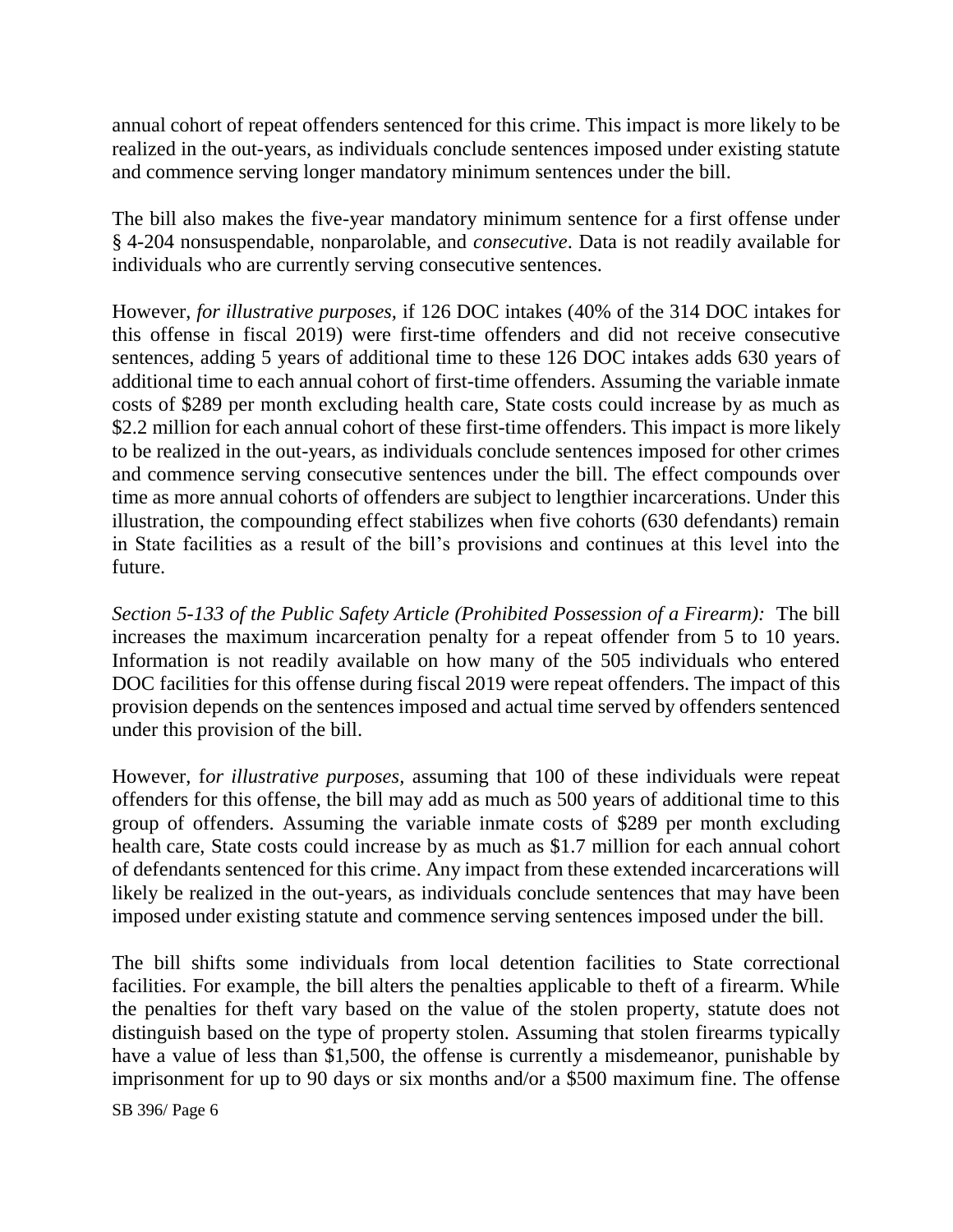created by the bill is a felony, punishable by imprisonment for at least 2 years and up to 10 years for a first offense. Furthermore, the 2-year minimum is nonsuspendable and must be consecutive to any other offense, and penalties increase for repeat offenders.

### *Pretrial Detentions*

Because the bill restricts the ability of a District Court commissioner to authorize the pretrial release of specified individuals, the bill may increase general fund expenditures for pretrial detentions in Baltimore City. However, these individuals may still be released by a judge. The State does not pay for pretrial detention time in a local correctional facility. Persons sentenced in Baltimore City are generally incarcerated in State correctional facilities. The Baltimore Pretrial Complex, a State-operated facility, is used primarily for pretrial detentions.

According to DPSCS, 1,647 individuals were arrested for the applicable offenses in Baltimore City during fiscal 2019; 243 of these individuals were released pretrial (20.25 monthly average). However, DPSCS cannot determine whether these individuals were released after an initial appearance before a District Court commissioner or after a bail review hearing before a judge. If these individuals were released by a District Court commissioner, then, under the bill, they will spend additional time in custody pending a judicial bail review hearing on the next business day of the court. If these individuals were released after a bail review hearing before a judge, then the bill has no effect on this population, assuming that judges are still inclined to release these defendants before trial.

#### *Appeals by the State*

While the bill expands the opportunity for the State to appeal decisions by the court to exclude evidence, given the number of factors involved in a successful prosecution, these provisions are not likely to have a direct effect on State finances.

**Local Revenues:** Local revenues increase minimally from fines imposed in circuit court cases. The magnitude of the increase in local revenues depends on the number of convictions and fines actually collected from defendants.

The bill shifts theft cases from the District Court to the circuit courts and requires that fines be imposed for specified offenses, including § 5-138 of the Public Safety Article. While conviction data is not available for this offense, approximately 1,200 violations were filed in the courts under this provision during fiscal 2019. However, there were no DOC intakes for this offense during fiscal 2019. Data is not available on individuals serving sentences in local facilities for this offense.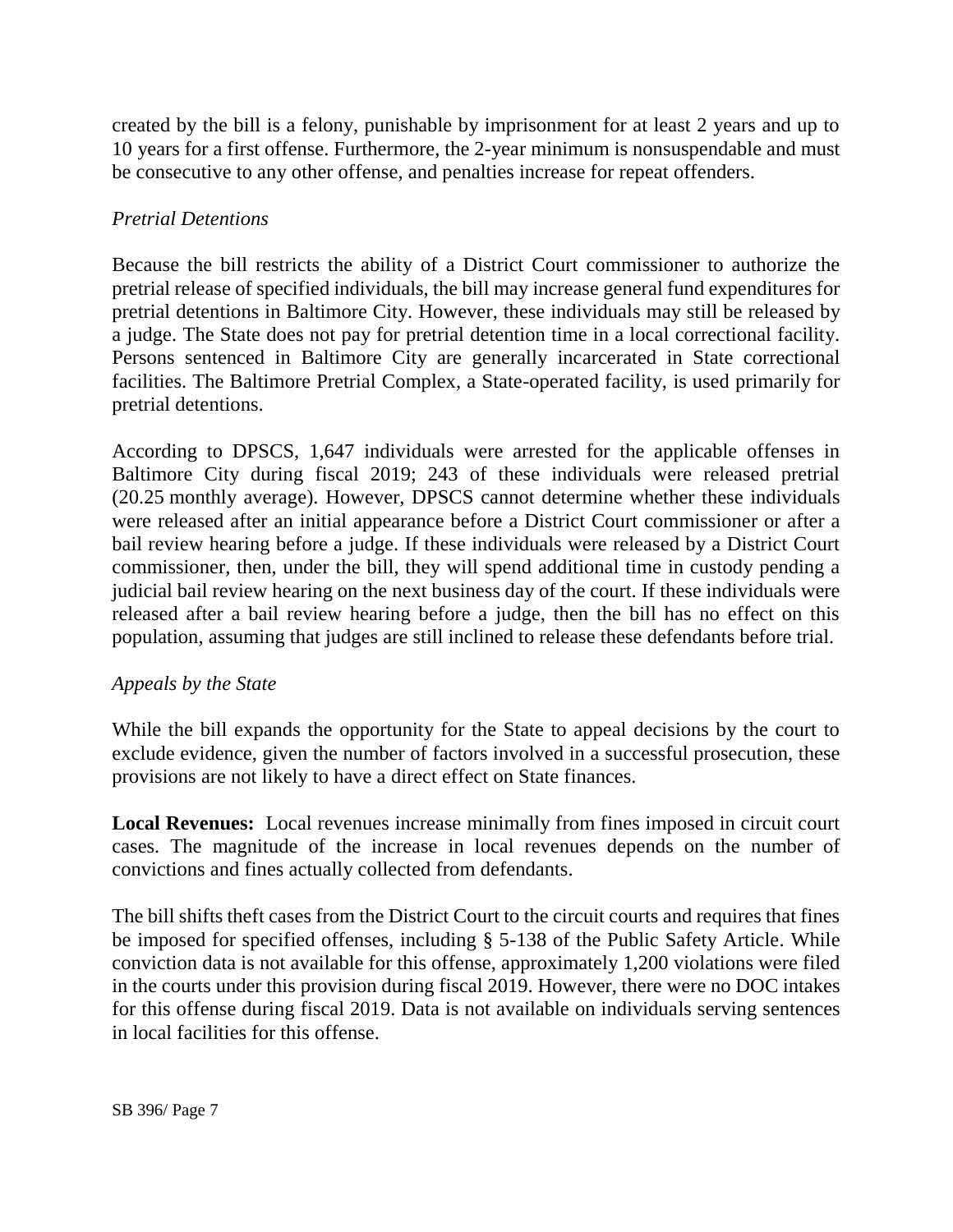**Local Expenditures:** Local expenditures decrease minimally due to individuals shifting from local detention facilities to State correctional facilities, offset in part by increased pretrial detention expenditures.

Counties pay the full cost of incarceration for people in their facilities for the first 12 months of the sentence. Per diem operating costs of local detention facilities have ranged from approximately \$90 to \$300 per inmate in recent years.

## **Additional Information**

**Prior Introductions:** HB 356 of 2020, a similar bill, received a hearing in the House Judiciary Committee, but no further action was taken. Its cross file, SB 273, received a hearing in the Senate Judicial Proceedings Committee, but no further action was taken.

**Designated Cross File:** HB 423 (The Speaker, *et al.*) (By Request - Administration) - Judiciary.

**Information Source(s):** Harford, Montgomery, and Talbot counties; Maryland State Commission on Criminal Sentencing Policy; Judiciary (Administrative Office of the Courts); Office of the Public Defender; Maryland State's Attorneys' Association; Maryland Department of Health; Department of Public Safety and Correctional Services; Department of State Police; *Baltimore Sun;* Department of Legislative Services

**Fiscal Note History:** First Reader – February 7, 2022 rh/jkb

Analysis by: Amy A. Devadas Direct Inquiries to:

(410) 946-5510 (301) 970-5510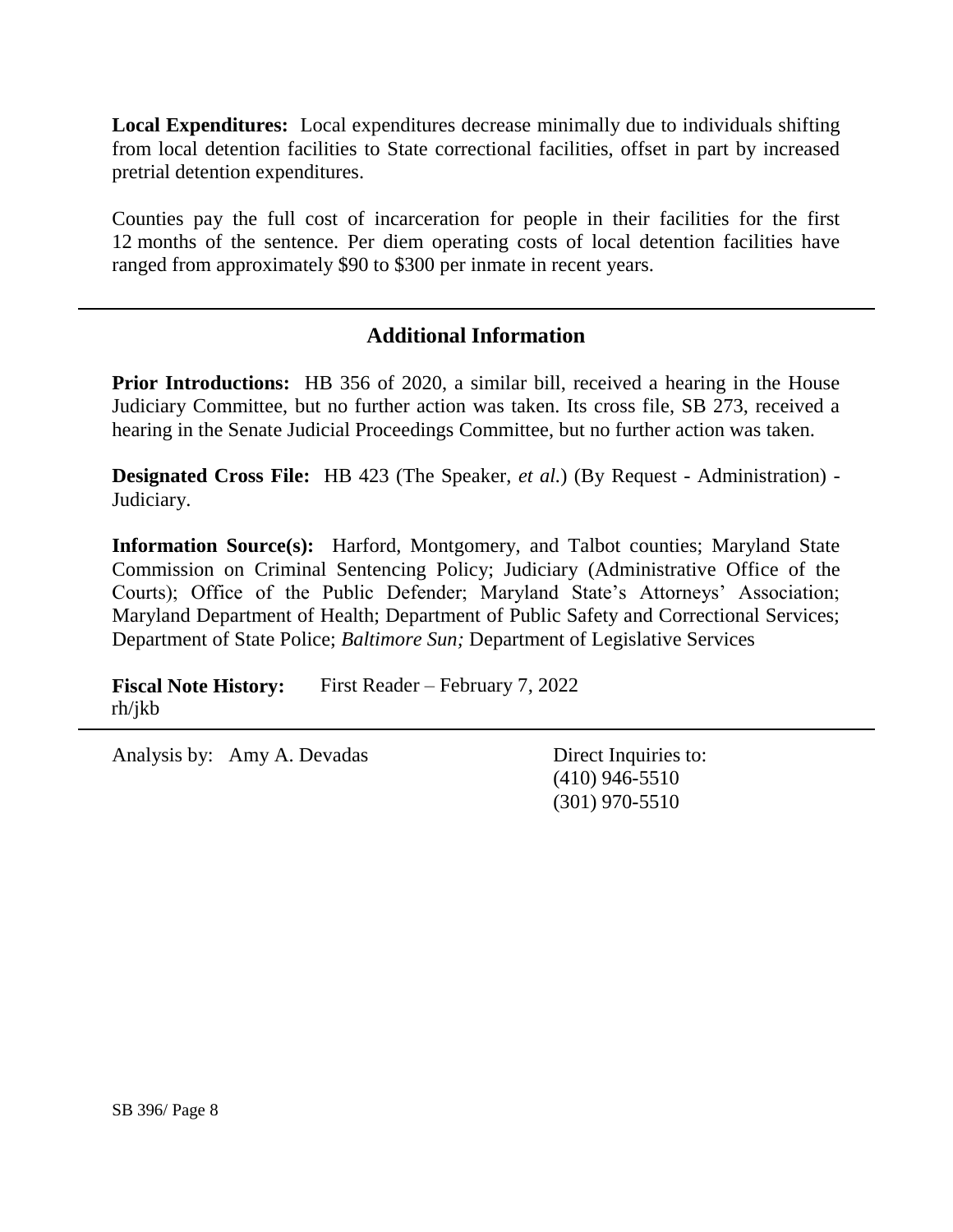| § 4-204 of Criminal Law Article – Use of Firearm in Commission of a Felony or Crime of Violence <sup>1</sup> |                                                                   |                                                                                                          |  |  |  |
|--------------------------------------------------------------------------------------------------------------|-------------------------------------------------------------------|----------------------------------------------------------------------------------------------------------|--|--|--|
|                                                                                                              | <b>Penalty Under Current Law</b>                                  | <b>Penalty Under the Bill</b>                                                                            |  |  |  |
| <b>First Offense</b>                                                                                         | Misdemeanor<br>$\bullet$                                          | Felony<br>٠                                                                                              |  |  |  |
|                                                                                                              | Imprisonment for at least 5 years and up to                       | No change to penalty                                                                                     |  |  |  |
|                                                                                                              | 20 years                                                          | Court may not impose less than the 5-year<br>٠                                                           |  |  |  |
|                                                                                                              | Court may not impose less than the 5-year                         | minimum sentence                                                                                         |  |  |  |
|                                                                                                              | minimum sentence<br>5-year minimum sentence is nonparolable $2^2$ | 5-year minimum sentence is nonsuspendable<br>$\bullet$<br>and nonparolable <sup>2</sup>                  |  |  |  |
|                                                                                                              | Sentence is in addition to sentence for the crime                 | Sentence must be consecutive to any sentence<br>$\bullet$                                                |  |  |  |
|                                                                                                              | of violence or felony                                             | imposed for the crime of violence or felony                                                              |  |  |  |
|                                                                                                              |                                                                   | Section 14-102 does not apply <sup>3</sup><br>٠                                                          |  |  |  |
| Second or Subsequent Offense                                                                                 | Misdemeanor                                                       | Felony<br>٠                                                                                              |  |  |  |
|                                                                                                              | Same penalty as first offense (see above)                         | Imprisonment for at least 10 years and up to<br>٠                                                        |  |  |  |
|                                                                                                              | Sentence must be consecutive to any sentence                      | 20 years                                                                                                 |  |  |  |
|                                                                                                              | imposed for the crime of violence or felony                       | Court may not impose less than the 10-year<br>$\bullet$<br>minimum sentence                              |  |  |  |
|                                                                                                              |                                                                   | 10-year minimum sentence is nonsuspendable<br>٠<br>and nonparolable <sup>2</sup>                         |  |  |  |
|                                                                                                              |                                                                   | Sentence must be consecutive to any sentence<br>$\bullet$<br>imposed for the crime of violence or felony |  |  |  |
|                                                                                                              |                                                                   | Section 14-102 does not apply <sup>3</sup>                                                               |  |  |  |
|                                                                                                              |                                                                   |                                                                                                          |  |  |  |

## **Appendix 1 – Penalties Under Current Law and Under the Bill**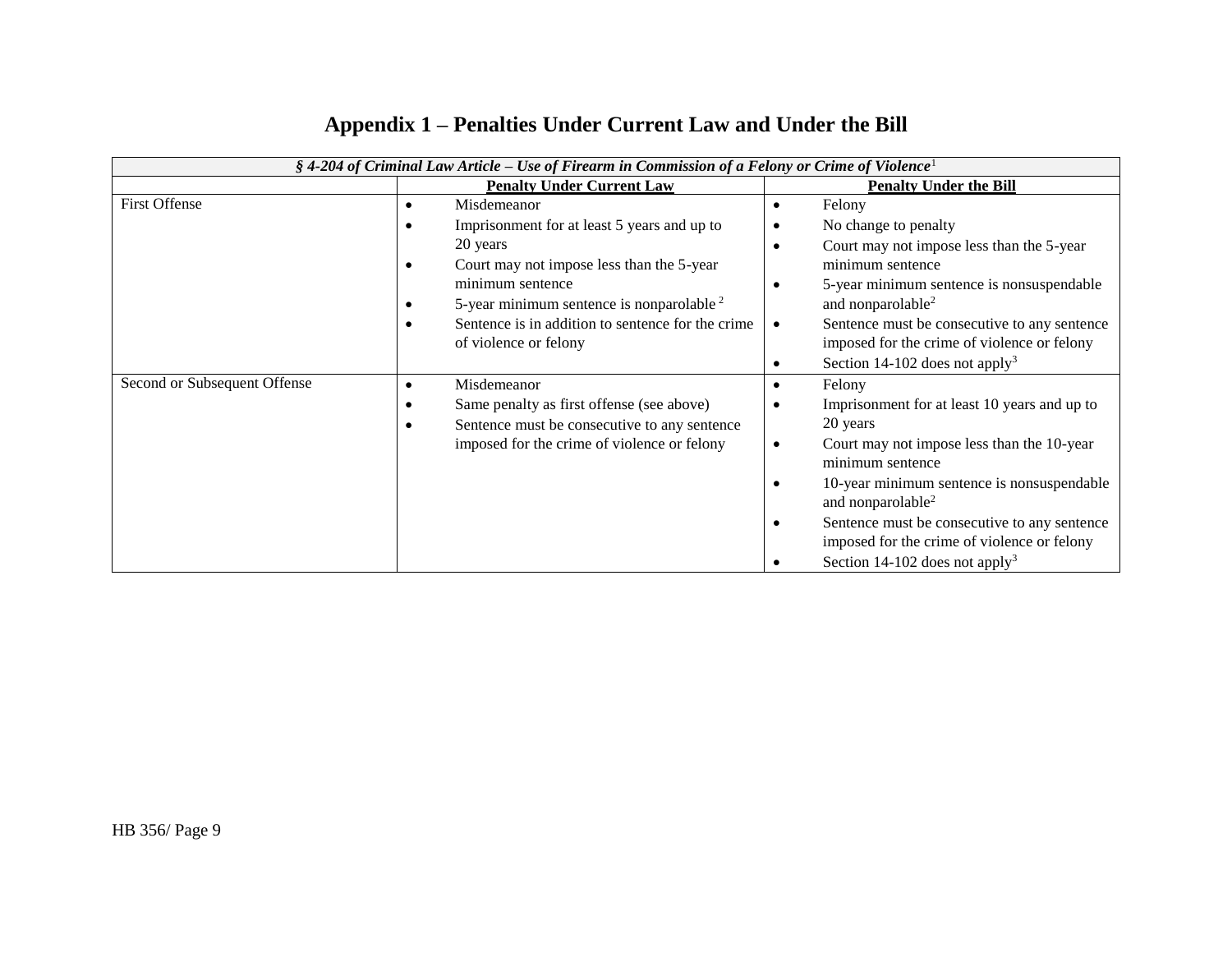| § 4-306 of the Criminal Law Article – Offenses Involving Assault Pistols and Detachable Magazines |                                                      |                                                         |  |  |
|---------------------------------------------------------------------------------------------------|------------------------------------------------------|---------------------------------------------------------|--|--|
|                                                                                                   | <b>Penalty Under Current Law</b>                     | <b>Penalty Under the Bill</b>                           |  |  |
| First Offense – Use in a Felony or                                                                | Misdemeanor<br>$\bullet$                             | Felony<br>٠                                             |  |  |
| Crime of Violence <sup>1</sup>                                                                    | Imprisonment for at least 5 years and up to          | Same penalty<br>$\bullet$                               |  |  |
|                                                                                                   | 20 years                                             | Sentence must be consecutive to sentence<br>$\bullet$   |  |  |
|                                                                                                   | Court may not impose less than 5-year                | imposed for crime of violence or felony                 |  |  |
|                                                                                                   | minimum sentence                                     | Section 14-102 does not apply <sup>3</sup><br>$\bullet$ |  |  |
|                                                                                                   | 5-year minimum is nonsuspendable                     |                                                         |  |  |
|                                                                                                   | 5-year minimum sentence is nonparolable <sup>2</sup> |                                                         |  |  |
|                                                                                                   | Sentence is in addition to any other                 |                                                         |  |  |
|                                                                                                   | sentence imposed for the crime of violence           |                                                         |  |  |
|                                                                                                   | or felony                                            |                                                         |  |  |
| Subsequent Violation - Use in a                                                                   | Misdemeanor                                          | Felony<br>$\bullet$                                     |  |  |
| Felony or Crime of Violence <sup>1</sup>                                                          | Imprisonment for at least 10 years and up            | Same penalty<br>$\bullet$                               |  |  |
|                                                                                                   | to 20 years                                          | 10-year minimum sentence is<br>$\bullet$                |  |  |
|                                                                                                   | Court may not impose less than the 10-year           | nonsuspendable and nonparolable <sup>2</sup>            |  |  |
|                                                                                                   | minimum sentence                                     | Section 14-102 does not apply <sup>3</sup><br>$\bullet$ |  |  |
|                                                                                                   | Sentence is consecutive to sentence                  | Sentence is consecutive to sentence<br>$\bullet$        |  |  |
|                                                                                                   | imposed for crime of violence or felony              | imposed for crime of violence or felony                 |  |  |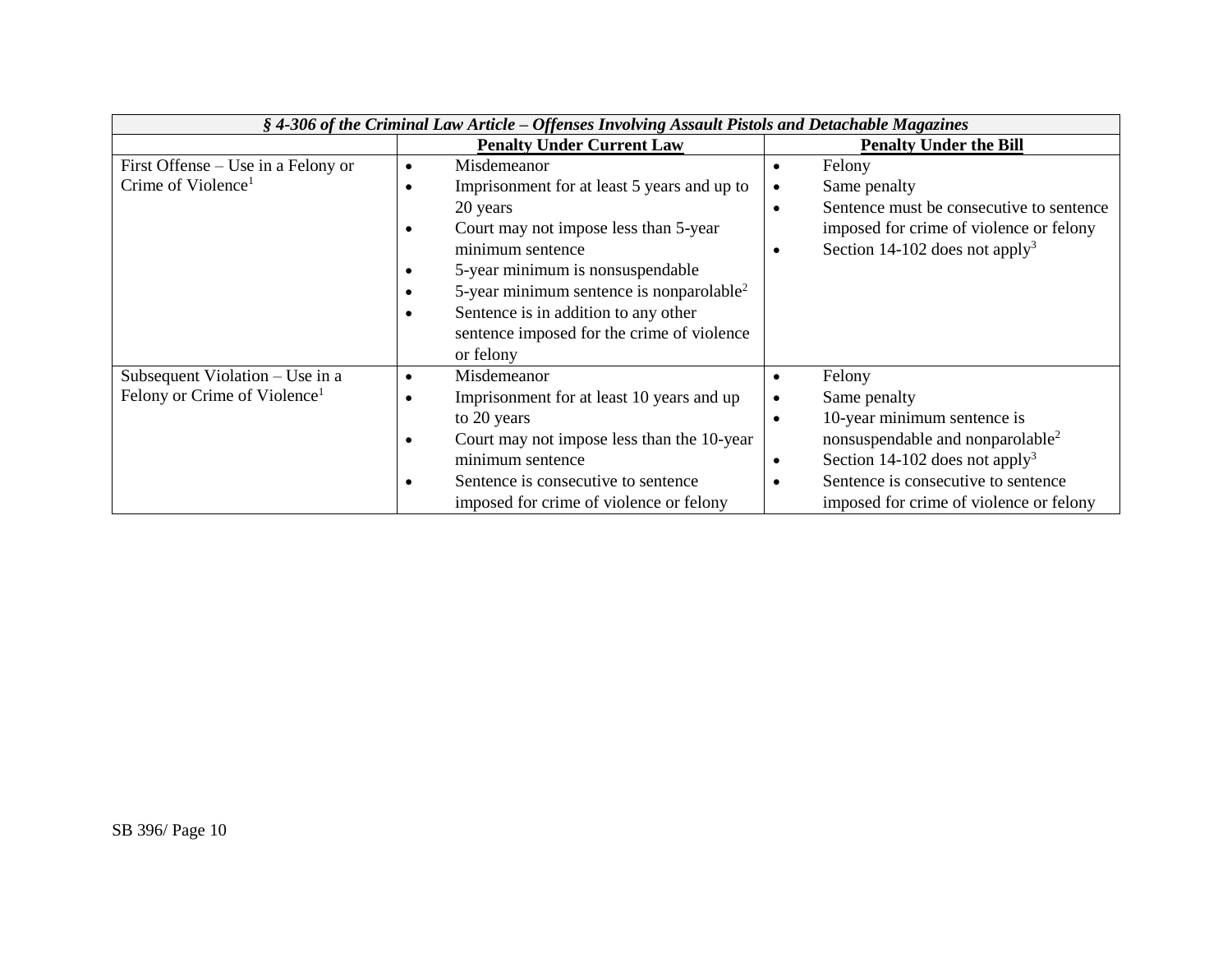| § 4-404 of the Criminal Law Article – Use of a Machine Gun in Crime of Violence <sup>4</sup> |                                                        |                                                         |  |  |
|----------------------------------------------------------------------------------------------|--------------------------------------------------------|---------------------------------------------------------|--|--|
|                                                                                              | <b>Penalty Under Current Law</b>                       | <b>Penalty Under the Bill</b>                           |  |  |
| <b>First Offense</b>                                                                         | Applies to use or possession of a machine<br>$\bullet$ | Expands to include commission/attempt<br>$\bullet$      |  |  |
|                                                                                              | gun to commit or attempt to commit a                   | to commit a felony                                      |  |  |
|                                                                                              | crime of violence                                      | Felony<br>$\bullet$                                     |  |  |
|                                                                                              | Felony                                                 | Imprisonment for at least 5 years and up<br>$\bullet$   |  |  |
|                                                                                              | Imprisonment for up to 20 years<br>$\bullet$           | to 20 years                                             |  |  |
|                                                                                              |                                                        | Court may not impose less than the<br>$\bullet$         |  |  |
|                                                                                              |                                                        | minimum sentence                                        |  |  |
|                                                                                              |                                                        | 5-year minimum sentence is<br>$\bullet$                 |  |  |
|                                                                                              |                                                        | nonsuspendable and nonparolable <sup>2</sup>            |  |  |
|                                                                                              |                                                        | Sentence is in addition to sentence<br>$\bullet$        |  |  |
|                                                                                              |                                                        | imposed for the crime of violence or                    |  |  |
|                                                                                              |                                                        | felony and must be consecutive to any                   |  |  |
|                                                                                              |                                                        | other sentence imposed for the crime of                 |  |  |
|                                                                                              |                                                        | violence or felony                                      |  |  |
|                                                                                              |                                                        | Section 14-102 does not apply <sup>3</sup><br>$\bullet$ |  |  |
| <b>Subsequent Offense</b>                                                                    | Same as first offense<br>$\bullet$                     | Expands to include commission/attempt<br>$\bullet$      |  |  |
|                                                                                              |                                                        | to commit a felony                                      |  |  |
|                                                                                              |                                                        | Felony<br>$\bullet$                                     |  |  |
|                                                                                              |                                                        | Imprisonment for at least 10 years and up<br>$\bullet$  |  |  |
|                                                                                              |                                                        | to 20 years                                             |  |  |
|                                                                                              |                                                        | Court may not impose less than the<br>$\bullet$         |  |  |
|                                                                                              |                                                        | minimum sentence                                        |  |  |
|                                                                                              |                                                        | 10-year minimum sentence is<br>$\bullet$                |  |  |
|                                                                                              |                                                        | nonsuspendable and nonparolable <sup>2</sup>            |  |  |
|                                                                                              |                                                        | Sentence is in addition to sentence<br>$\bullet$        |  |  |
|                                                                                              |                                                        | imposed for the crime of violence or                    |  |  |
|                                                                                              |                                                        | felony and must be consecutive to any                   |  |  |
|                                                                                              |                                                        | other sentence imposed for the crime of                 |  |  |
|                                                                                              |                                                        | violence or felony                                      |  |  |
|                                                                                              |                                                        | Section 14-102 does not apply <sup>3</sup><br>$\bullet$ |  |  |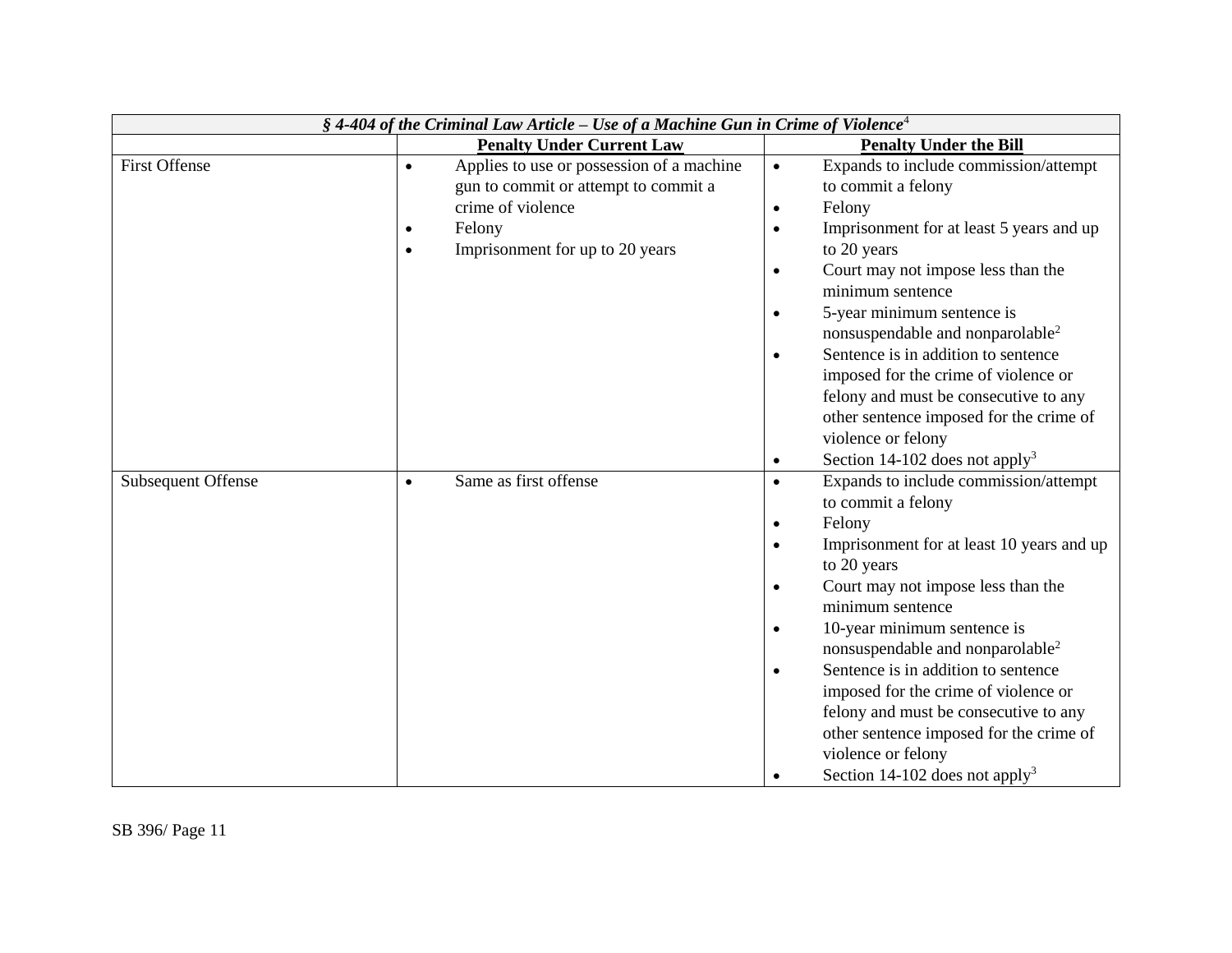#### *§ 7-104 of the Criminal Law Article – Theft of a Firearm* **Penalty Under Current Law**

Statute does not distinguish between theft of a firearm and theft of other types of property. Under the general theft statute, penalties vary based on the value of the stolen goods or services, as discussed below.

Less than \$100: Misdemeanor, 90 days imprisonment and/or \$500 fine

At least \$100 but less than \$1,500: Misdemeanor, 6 months imprisonment and/or \$500 fine (first conviction) or 1 year imprisonment and/or \$500 (second or subsequent conviction)

Less than \$1,500 (four or more prior theft convictions): Misdemeanor, 5 years imprisonment and/or \$5,000 fine

At least \$1,500 but less than \$25,000: Felony, 5 years imprisonment and/or \$10,000 fine

At least \$25,000 but less than \$100,000: Felony, 10 years imprisonment and/or \$15,000 fine

\$100,000 or more: Felony, 20 years imprisonment and/or \$25,000 fine

Violators must restore the property taken or pay the owner for the value of the stolen property.

| <b>Penalty Under the Bill</b> |                                                                                                                               |  |  |  |  |
|-------------------------------|-------------------------------------------------------------------------------------------------------------------------------|--|--|--|--|
|                               | The bill creates a separate offense for theft of a firearm, including an antique firearm, or a replica of an antique firearm. |  |  |  |  |
| <b>First Offense</b>          | Felony                                                                                                                        |  |  |  |  |
|                               | Imprisonment for at least 2 years and up to 10 years AND a \$2,500 maximum fine<br>$\bullet$                                  |  |  |  |  |
|                               | 2-year minimum sentence is nonsuspendable                                                                                     |  |  |  |  |
|                               | Section 14-102 does not apply <sup>3</sup>                                                                                    |  |  |  |  |
|                               | Sentence must be separate from and consecutive to a sentence for any other offense<br>$\bullet$                               |  |  |  |  |
|                               | Defendant must restore the firearm to the owner or pay the owner the value of the firearm                                     |  |  |  |  |
| Second or Subsequent Offense  | Felony                                                                                                                        |  |  |  |  |
|                               | Imprisonment for at least 5 years and up to 15 years AND a \$10,000 maximum fine<br>$\bullet$                                 |  |  |  |  |
|                               | 5-year minimum sentence is nonsuspendable                                                                                     |  |  |  |  |
|                               | Section 14-102 does not apply <sup>3</sup>                                                                                    |  |  |  |  |
|                               | Sentence must be separate from and consecutive to a sentence for any other offense<br>$\bullet$                               |  |  |  |  |
|                               | Defendant must restore the firearm to the owner or pay the owner the value of the firearm                                     |  |  |  |  |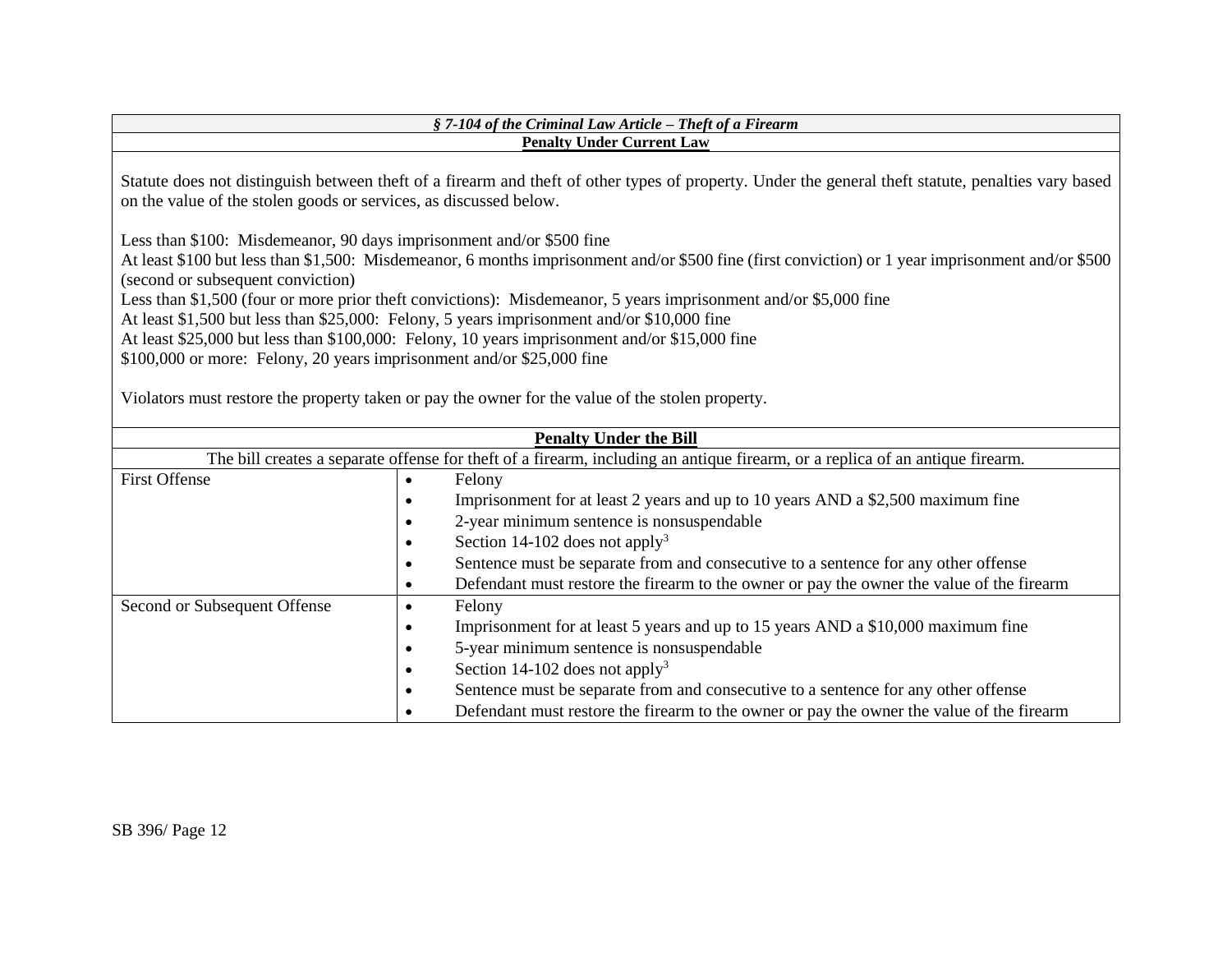| § 5-133 of the Public Safety Article (General) – Prohibited Possession of a Firearm                                                                                                                                                                                                                                                                                                                                       |                                                                                                                                                      |                                                                                                                                                                                                                                                                                                                   |  |  |
|---------------------------------------------------------------------------------------------------------------------------------------------------------------------------------------------------------------------------------------------------------------------------------------------------------------------------------------------------------------------------------------------------------------------------|------------------------------------------------------------------------------------------------------------------------------------------------------|-------------------------------------------------------------------------------------------------------------------------------------------------------------------------------------------------------------------------------------------------------------------------------------------------------------------|--|--|
|                                                                                                                                                                                                                                                                                                                                                                                                                           | <b>Penalty Under Current Law</b>                                                                                                                     | <b>Penalty Under the Bill</b>                                                                                                                                                                                                                                                                                     |  |  |
| <b>First Offense</b>                                                                                                                                                                                                                                                                                                                                                                                                      | Misdemeanor<br>$\bullet$<br>Imprisonment for up to 5 years and/or a<br>٠<br>\$10,000 maximum fine<br>Each violation is a separate crime<br>$\bullet$ | Misdemeanor<br>$\bullet$<br>Same penalty<br>$\bullet$<br>Each violation is a separate crime<br>$\bullet$<br>No prohibition on participation in drug<br>$\bullet$<br>treatment under $\S$ 8-507 of the<br>Health-General Article due to length of<br>sentence                                                      |  |  |
| Second or Subsequent Offense                                                                                                                                                                                                                                                                                                                                                                                              | Misdemeanor<br>$\bullet$<br>Same penalty as first offense (see above)<br>٠<br>Each violation is a separate crime<br>$\bullet$                        | Misdemeanor<br>$\bullet$<br>Imprisonment for up to 10 years and/or a<br>$\bullet$<br>\$10,000 maximum fine<br>Each violation is a separate crime<br>$\bullet$<br>No prohibition on participation in drug<br>$\bullet$<br>treatment under $\S$ 8-507 of the<br>Health-General Article due to length of<br>sentence |  |  |
| Violation of § 5-133 by Person with a Prior Conviction of a Crime of Violence or Other Specified Crimes <sup>1</sup>                                                                                                                                                                                                                                                                                                      |                                                                                                                                                      |                                                                                                                                                                                                                                                                                                                   |  |  |
| Current Penalty: Felony, Imprisonment for 5 to 15 years, 5-year minimum sentence is nonsuspendable and nonparolable. <sup>2</sup> Each violation<br>is a separate crime.<br>The bill does not alter the penalties and related provisions for this offense. However, the bill does add convictions for specified gang-related<br>offenses to the list of prior convictions for which a person is eligible for the penalty. |                                                                                                                                                      |                                                                                                                                                                                                                                                                                                                   |  |  |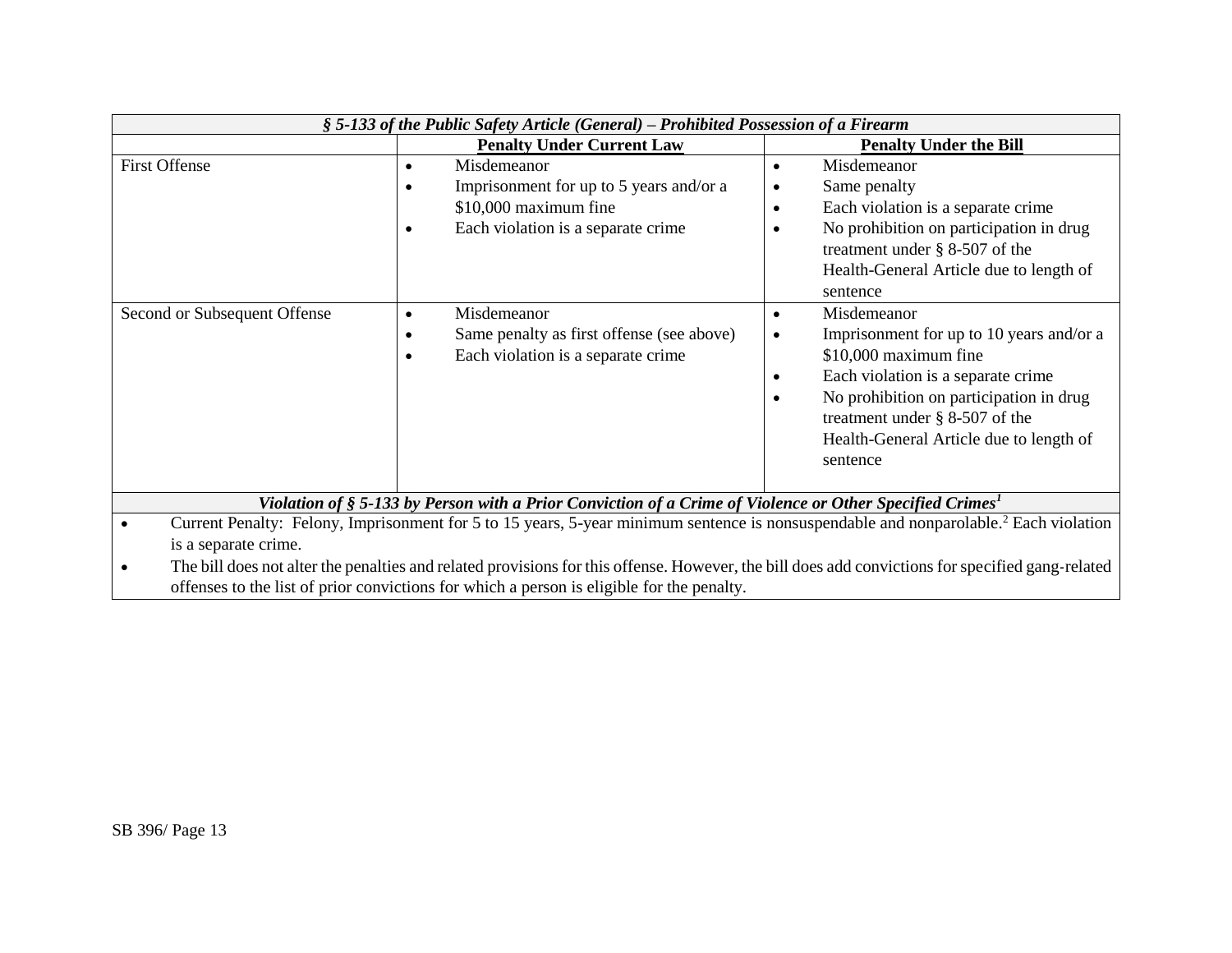| § 5-134 of the Public Safety Article – Restrictions on Sale, Rental, or Transfer of Regulated Firearms |  |  |
|--------------------------------------------------------------------------------------------------------|--|--|
|--------------------------------------------------------------------------------------------------------|--|--|

- The bill does not alter the existing prohibition or penalties. However, the bill establishes a separate (but similar) prohibition, punishable by a newly established penalty.
- The bill prohibits a dealer or other person from selling, renting, loaning, or transferring a regulated firearm to a purchaser, lessee, borrower, or transferee if the dealer or other person has actual knowledge that the purchaser, lessee, borrower, or transferee (1) was previously convicted of a crime of violence under § 5-101 of the Public Safety Article, specified drug and gang-related offenses, or an equivalent offense under federal law or the laws of another state or (2) intends to use the regulated firearm to commit a crime or cause harm to themselves or another person. Violators are guilty of a felony, punishable by imprisonment for up to 15 years. Each violation is a separate crime. A charge of violating this prohibition also charges a defendant with violating the existing prohibition (a misdemeanor punishable by imprisonment for up to 5 years and/or a \$10,000 maximum fine). A person convicted of this offense is not prohibited from participating in drug treatment under § 8-507 of the Health-General Article due to length of sentence.

| § 5-138 of the Public Safety Article – Sale, Transfer, or Disposal of Stolen Regulated Firearms |                                                                   |           |                                                                                     |  |
|-------------------------------------------------------------------------------------------------|-------------------------------------------------------------------|-----------|-------------------------------------------------------------------------------------|--|
|                                                                                                 | <b>Penalty Under Current Law</b><br><b>Penalty Under the Bill</b> |           |                                                                                     |  |
| <b>First Offense</b>                                                                            | Misdemeanor<br>$\bullet$                                          | ٠         | Felony                                                                              |  |
|                                                                                                 | Imprisonment for up to 5 years and/or<br>$$10,000$ maximum fine   | ٠         | Imprisonment for at least 2 years and up to<br>10 years AND a \$2,500 maximum fine  |  |
|                                                                                                 | Each violation is a separate crime                                | ٠         | Court may not impose less than the<br>minimum sentence                              |  |
|                                                                                                 |                                                                   |           | Minimum sentence is nonsuspendable                                                  |  |
|                                                                                                 |                                                                   | ٠         | Section 14-102 does not apply <sup>3</sup>                                          |  |
|                                                                                                 |                                                                   | $\bullet$ | Sentence must be separate from and<br>consecutive to sentence for any other         |  |
|                                                                                                 |                                                                   |           | offense                                                                             |  |
|                                                                                                 |                                                                   | ٠         | Must restore firearm to owner or pay value                                          |  |
|                                                                                                 |                                                                   |           | of firearm to owner                                                                 |  |
|                                                                                                 |                                                                   | ٠         | Each violation is a separate crime                                                  |  |
| Second or Subsequent Offense                                                                    | Same penalty as first offense (see above)                         | $\bullet$ | Felony                                                                              |  |
|                                                                                                 |                                                                   |           | Imprisonment for at least 5 years and up to<br>15 years AND a \$10,000 maximum fine |  |
|                                                                                                 |                                                                   | ٠         | Court may not impose less than the                                                  |  |
|                                                                                                 |                                                                   |           | minimum sentence                                                                    |  |
|                                                                                                 |                                                                   | ٠         | Minimum sentence is nonsuspendable                                                  |  |
|                                                                                                 |                                                                   |           | Section 14-102 does not apply                                                       |  |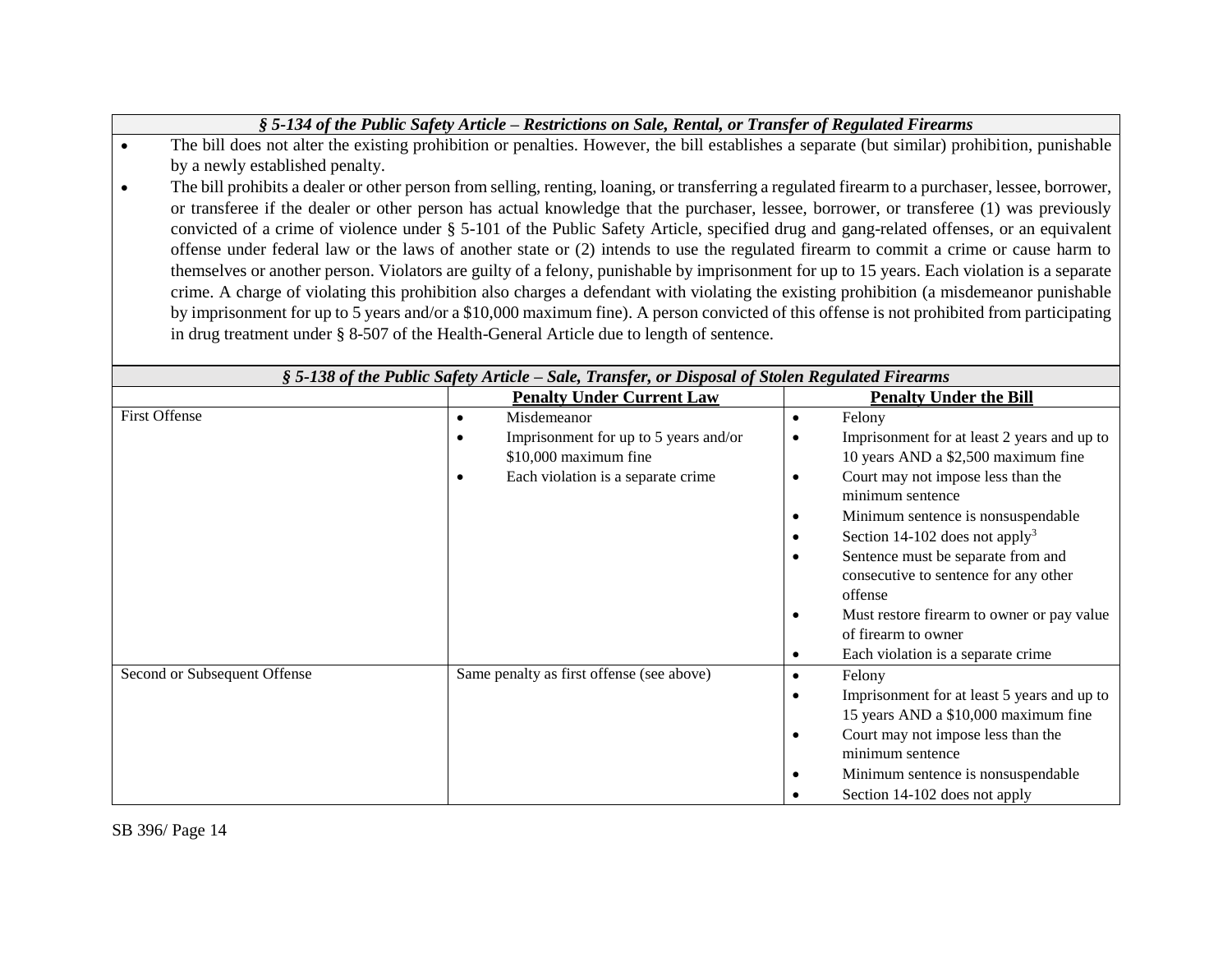|                                                        | § 5-138 of the Public Safety Article - Sale, Transfer, or Disposal of Stolen Regulated Firearms                         |                                  |                                            |                                                                  |  |
|--------------------------------------------------------|-------------------------------------------------------------------------------------------------------------------------|----------------------------------|--------------------------------------------|------------------------------------------------------------------|--|
|                                                        |                                                                                                                         | <b>Penalty Under Current Law</b> |                                            | <b>Penalty Under the Bill</b>                                    |  |
|                                                        |                                                                                                                         |                                  |                                            | Sentence must be separate from and<br>$\bullet$                  |  |
|                                                        |                                                                                                                         |                                  |                                            | consecutive to sentence for any other                            |  |
|                                                        |                                                                                                                         |                                  |                                            | offense                                                          |  |
|                                                        |                                                                                                                         |                                  |                                            | Must restore firearm to owner or pay value                       |  |
|                                                        |                                                                                                                         |                                  |                                            | of firearm to owner                                              |  |
|                                                        |                                                                                                                         |                                  |                                            | Each violation is a separate crime                               |  |
| § 5-141 of the Public Safety Article – Straw Purchases |                                                                                                                         |                                  |                                            |                                                                  |  |
|                                                        | <b>Penalty Under Current Law</b>                                                                                        |                                  |                                            | <b>Penalty Under the Bill</b>                                    |  |
|                                                        | Misdemeanor                                                                                                             | $\bullet$                        | Felony                                     |                                                                  |  |
|                                                        | Imprisonment for up to 10 years and/or \$25,000 maximum fine<br>$\bullet$                                               |                                  |                                            | Imprisonment for at least 5 years and up to 15 years AND a       |  |
|                                                        | Each violation is a separate crime                                                                                      | $$25,000$ maximum fine           |                                            |                                                                  |  |
|                                                        |                                                                                                                         | $\bullet$                        |                                            | Court may not impose less than the minimum sentence              |  |
|                                                        |                                                                                                                         | $\bullet$                        |                                            | Minimum sentence is nonsuspendable and nonparolable <sup>2</sup> |  |
|                                                        |                                                                                                                         |                                  | Section 14-102 does not apply <sup>3</sup> |                                                                  |  |
|                                                        |                                                                                                                         |                                  |                                            | Each violation is a separate crime                               |  |
|                                                        | § 5-142 of the Public Safety Article – Removal or Alteration of Identification Mark or Identification Number on Firearm |                                  |                                            |                                                                  |  |
|                                                        | <b>Penalty Under Current Law</b>                                                                                        |                                  |                                            | <b>Penalty Under the Bill</b>                                    |  |
|                                                        | Misdemeanor                                                                                                             | $\bullet$                        | Misdemeanor                                |                                                                  |  |
|                                                        | Imprisonment for up to 5 years and/or \$10,000 maximum fine                                                             | $\bullet$                        |                                            | Imprisonment for up to 10 years and/or a $$10,000$ maximum       |  |
|                                                        | Each violation is a separate crime                                                                                      |                                  | fine                                       |                                                                  |  |
|                                                        |                                                                                                                         |                                  |                                            | Each violation is a separate crime.                              |  |

<sup>1</sup>Uses definition of a "crime of violence" under § 5-101 of the Public Safety Article.

<sup>2</sup>Contains exception for parole under § 4-305 of the Correctional Service Article (parole eligibility for inmates at Patuxent Institution).

 $3$ Under § 14-102 of the Criminal Law Article, if a law sets a maximum and a minimum penalty for a crime, the court may impose instead of the minimum penalty a lesser penalty of the same character. This authority does not affect a maximum penalty fixed by law or the punishment for any crime for which the statute provides one and only one penalty. If § 14-102 does not apply to a minimum penalty, then the court must impose the specified minimum penalty.

<sup>4</sup>Uses definition of a "crime of violence" under § 14-101 of the Criminal Law Article.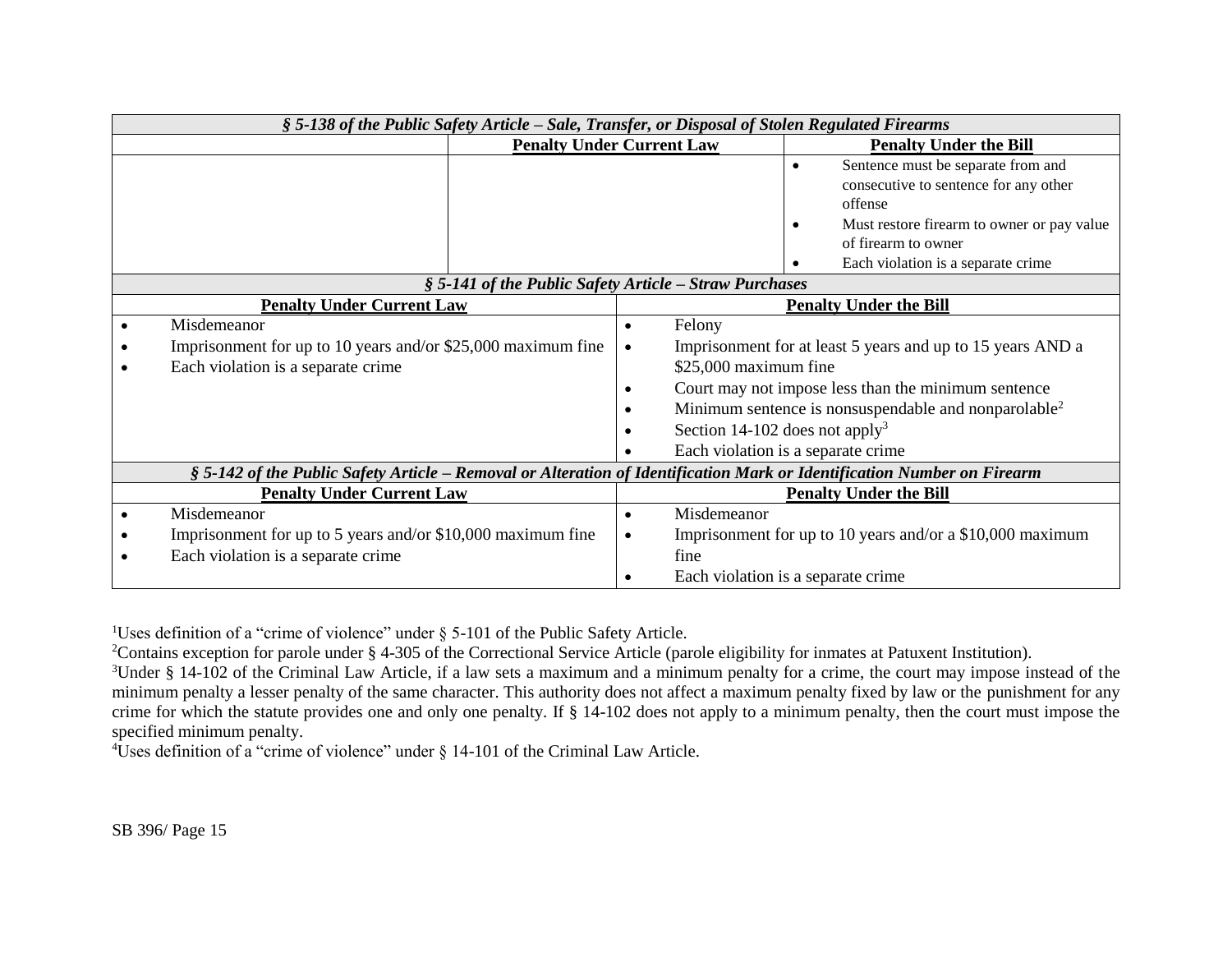# **Appendix 2 – Defendants Ineligible for Pretrial Release by a District Court Commissioner**

Please refer to § 5-202 of the Criminal Procedure Article for complete information on defendants who are not eligible for pretrial release by a District Court commissioner.

#### *In General*

In most cases, pretrial release determinations are made at the defendant's initial appearance before a District Court commissioner. A commissioner may not, however, authorize the release of certain defendants, including defendants who are registered sex offenders in the State, defendants who commissioners know are required to register as sex offenders, or defendants required to register as sex offenders by another jurisdiction/court/government and defendants charged:

- with a crime punishable by life imprisonment;
- with escaping from a correctional facility or any other place of confinement in the State;
- as a drug kingpin;
- with a crime of violence (as defined under § 14-101 of the Criminal Law Article), if the defendant has been previously convicted of a crime of violence under the laws of this State, has been convicted under the laws of another state of a crime classified as a crime of violence in Maryland or has been convicted of specified weapons-related offenses; and
- with violating the provisions of a domestic violence protective order (temporary or otherwise) ordering the defendant to refrain from abusing or threatening to abuse a person eligible for relief (applies to orders issued by a court in Maryland, by another state, or by a Native American tribe).

#### *Repeat Offender – Defendant Charged with a Specified Crime Who Has a Prior Conviction for a Specified Crime*

A District Court commissioner may not authorize the pretrial release of a defendant charged with one of the following crimes *if the defendant has previously been convicted of a crime of violence or one of the following crimes*:

 wearing, carrying, or transporting a handgun under § 4-203 of the Criminal Law Article;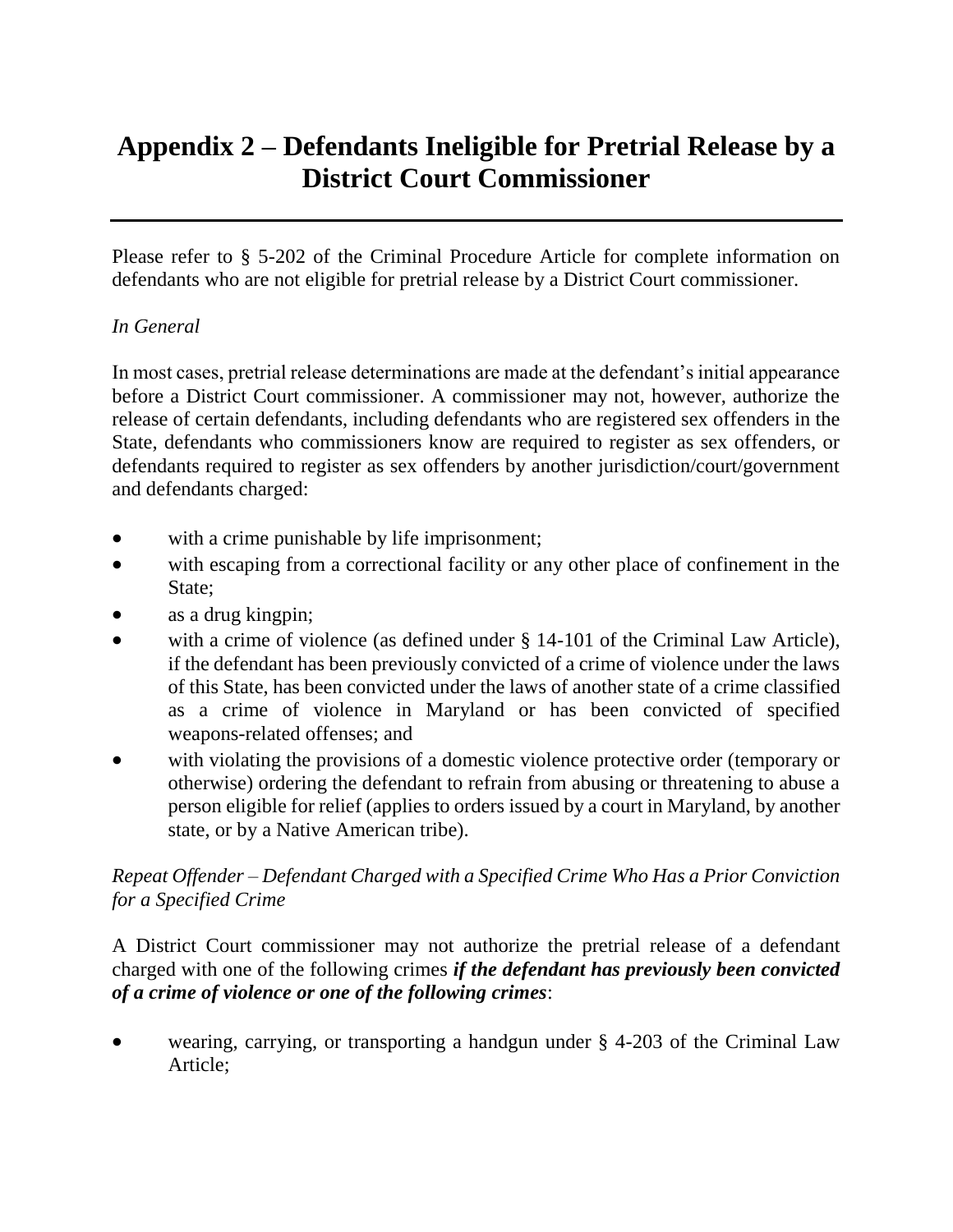- use of a handgun or an antique firearm in commission of a crime under § 4-204 of the Criminal Law Article;
- violating prohibitions relating to assault weapons under § 4-303 of the Criminal Law Article;
- use of a machine gun in a crime of violence under § 4-404 of the Criminal Law Article;
- use of a machine gun for an aggressive purpose under § 4-405 of the Criminal Law Article;
- use of a weapon as a separate crime under § 5-621 of the Criminal Law Article;
- possession of a regulated firearm under § 5-133 of the Public Safety Article;
- transporting a regulated firearm for unlawful sale or trafficking under § 5-140 of the Public Safety Article; or
- possession of a rifle or shotgun by a person with a mental disorder under § 5-205 of the Public Safety Article.

## *Repeat Offender – Defendant Charged with Committing a Specified Crime While Released on Bail or Personal Recognizance on a Prior Charge of Committing a Specified Crime*

A District Court commissioner also may not authorize the pretrial release of a defendant charged with committing one of the following crimes *while the defendant was released on bail or personal recognizance for a pending prior charge of committing one of the following crimes*:

- aiding, counseling, or procuring arson in the first degree;
- arson in the second degree or attempting, aiding, counseling, or procuring arson in the second degree;
- burglary in the first, second, or third degree;
- child abuse or sexual abuse of a minor:
- manufacture or possession of a destructive device;
- various offenses related to controlled dangerous substances (CDS), except for possessing or administering CDS;
- manslaughter by vehicle or vessel; and
- a crime of violence.